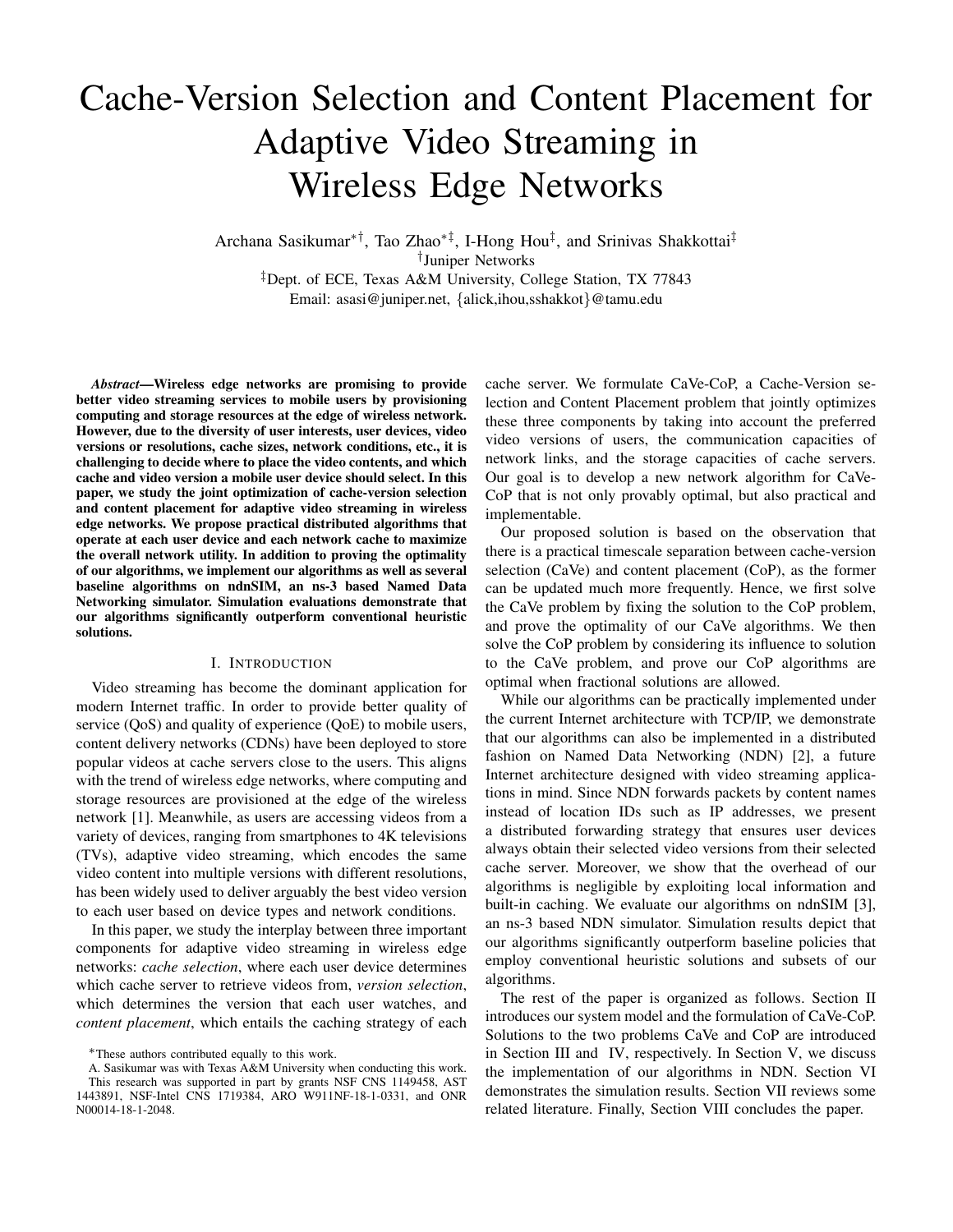

Fig. 1. A wireless edge network with a root node holding all videos and three layers of caches. Each edge cache serves a group of users with different user devices.

#### II. SYSTEM MODEL

We consider a wireless edge network where a group of network caches jointly host a set of videos and serve a set of video streaming users.<sup>1</sup> Fig. 1 illustrates an example of such a network, which is consistent with the YouTube video delivery system [4]. We use  $\mathbb C$  to denote the set of network caches,  $\Im$  to denote the set of users, and  $\mathbb L$  to denote the set of communication links that connect the network caches, routers, and users. We assume there is a route<sup>2</sup> between each user  $s$ and each network cache c, and define  $H_{s,c}^l$  as the indicator function that link  $l$  is on the route between  $s$  and  $c$ .

We consider multi-version video streaming where each video is encoded into multiple versions for different resolutions of the same video content. We use  $V$  to denote the set of all versions of all videos. For each video version  $v \in V$ , we use  $X_v$  to denote the average bit rate of v and  $Y_v$  to denote the file size of v, i.e. the product of  $X<sub>v</sub>$  and the duration of the video. For the ease of theoretical analysis, we assume that there exists a *null version*  $v_0$  with  $X_{v_0} = 0$  and  $Y_{v_0} = 0$ . If a user decides not to watch any video, then we say that the user watches the null version  $v_0$ . With the introduction of the null version, we can assume that each user always watches a video version.

Each network cache  $c \in \mathbb{C}$  has a storage of size  $B_c$  to store some video versions. Specifically, let  $p_{c,v}$  be the indicator function that  $v$  is present in the storage of  $c$ , then we have  $\sum_{v} Y_{v} p_{c,v} \leq B_c$ , for all c. Each network cache c determines which video versions to store, and thereby determines the values of  $p_{c,v}$ , subject to its storage constraint. We assume that there exists at least a network cache  $c$  with infinite storage  $B_c = \infty$  and stores all video versions, which we call the root node. Such an assumption is to ensure that at least one copy of each video version exists in the network. We refer to the problem of determining  $p_{c,v}$  as the *content placement* (CoP) *problem*.

At the user end, each user s is interested in watching a video. Let  $\mathbb{I}_s$  be the set of video versions that correspond to the interested video of user s. Each user device s needs to determine which video version to watch, as well as which network cache to obtain the video version from. Let  $z_{s,c,v}$ be the indicator function that user s decides to watch video version  $v$ , and to obtain it from network cache  $c$ . We refer to the problem of determining  $z_{s,c,v}$  as the *cache-version selection (CaVe) problem*. Since user s needs to obtain exactly one video version, we require that  $\sum_{c,v\in\mathbb{I}_s} z_{s,c,v} = 1$ , for all s. Moreover, user  $s$  can only obtain video version  $v$  from network cache c if c indeed stores v, that is,  $p_{c,v} = 1$ . Hence, we also need  $z_{s,c,v} \leq p_{c,v}$ , for all  $s, c, v$ .

Recall that the bit rate of video version v is  $X_v$  and  $H_{s,c}^l = 1$ if link  $l$  is on the route between  $s$  and  $c$ . When user  $s$  obtains v from c, it incurs an amount of  $X_v$  traffic on each link along the route between  $s$  and  $c$ . The total amount of traffic on link l can then be expressed as  $\sum_{s,c,v} X_v H_{s,c}^l z_{s,c,v}$ . We consider that each link  $l$  has a finite capacity of  $R_l$ , and hence we require that  $\sum_{s,c,v} X_v H_{s,c}^l z_{s,c,v} \le R_l$ , for all  $l \in \mathbb{L}$ .

Finally, each user obtains some utility based on its perceived video quality. In particular, we consider that each user s obtains a utility of  $U_s(X_v)$  when watching a video version with bit rate  $X_v$ . We assume that  $U_s(\cdot)$  is a non-decreasing and concave function. Different users may have different utility functions since they may be watching videos on different types of devices. For example, users watching videos on smartphones typically enjoy lower utility than those watching videos on TVs.

We aim to maximize the total utility of all users in the network by choosing the optimal  $p := [p_{c,v}]$  and  $z := [z_{s,c,v}]$ , subject to all aforementioned constraints. Formally, we have the following CaVe-CoP optimization problem.<sup>3</sup>

CaVe-CoP

$$
\max \sum_{s,c,v \in \mathbb{I}_s} U_s(X_v) z_{s,c,v} \tag{1a}
$$

s.t. 
$$
\sum_{v} Y_{v} p_{c,v} \leq B_{c}, \qquad \forall c \in \mathbb{C}, \qquad (1b)
$$

$$
\sum_{c,v \in \mathbb{I}_s} z_{s,c,v} = 1, \qquad \forall s \in \mathbb{S}, \qquad (1c)
$$

$$
z_{s,c,v} \le p_{c,v}, \qquad \forall s \in \mathbb{S}, c \in \mathbb{C}, v \in \mathbb{V},
$$
\n(1d)

$$
\sum_{s,c,v} X_v H_{s,c}^l z_{s,c,v} \le R_l, \qquad \forall l \in \mathbb{L}, \qquad (1e)
$$

$$
p_{c,v} \in \{0,1\}, z_{s,c,v} \in \{0,1\}, \quad \forall s \in \mathbb{S}, c \in \mathbb{C}, v \in \mathbb{V}.
$$
\n(1f)

While the utility maximization problem studied in this paper may look similar to many existing studies on network utility maximization (NUM), we note that there are two major challenges that distinguish our problem from other NUM problems: First, most existing studies on NUM problems assume that the source and destination of each flow is fixed and given. In contrast, multiple network caches may store

<sup>&</sup>lt;sup>1</sup>The terms "user" and "user device" are used interchangeably.

<sup>&</sup>lt;sup>2</sup>Our model and algorithms can be generalized to the multi-route scenario.

<sup>&</sup>lt;sup>3</sup>In practice the CaVe-CoP problem will be solved repeatedly over time with different parameters to cope with network changes.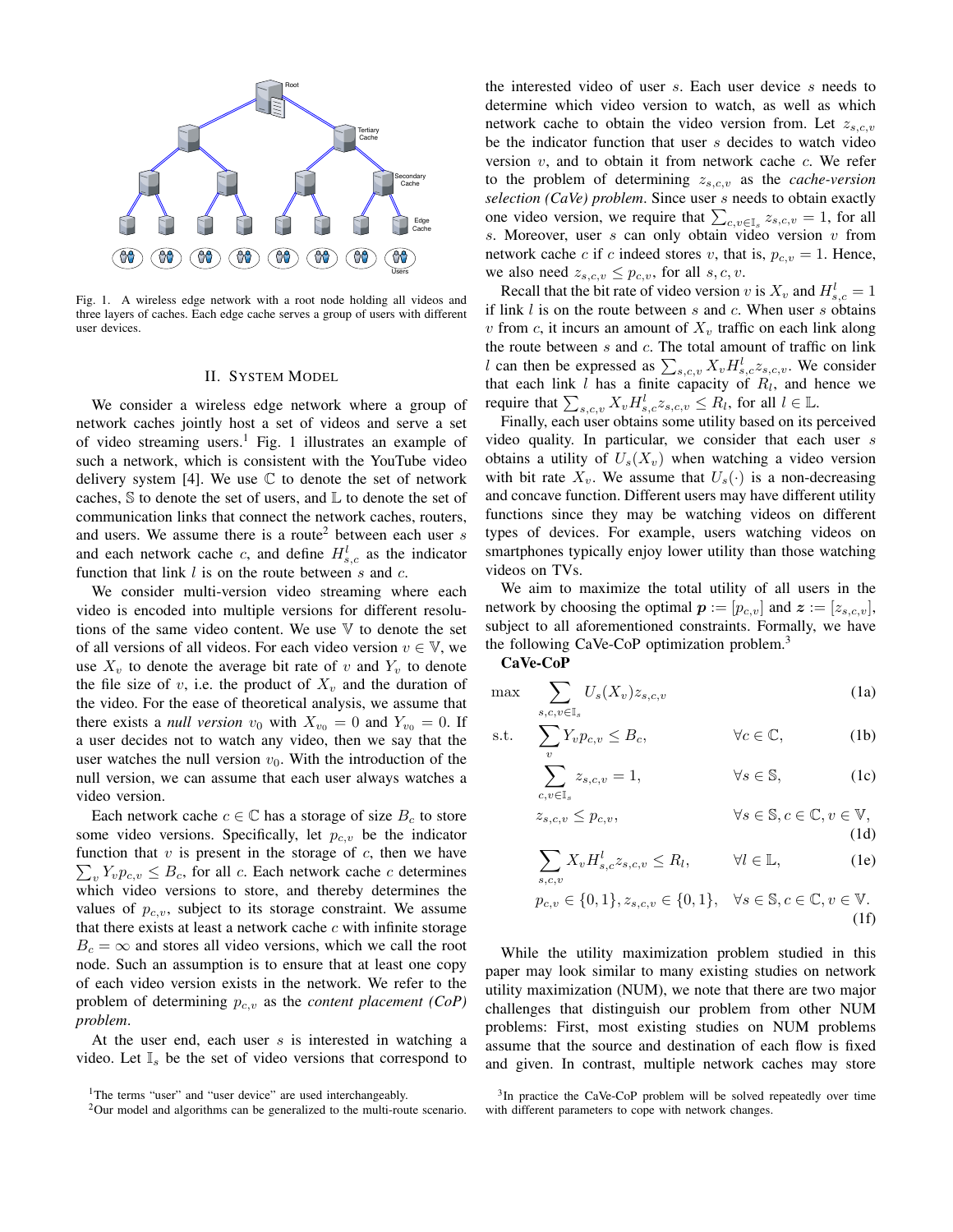the same video version depending on the solution to the content placement problem. Hence, not only does a user have multiple choices of network caches to obtain the video version from, but the problem of selecting cache is fundamentally intertwined with the problem of content placement. Second, although the problem of version selection may seem to be a special case of the rate control problem, we note that the problem of version selection is fundamentally intertwined with the problem of selecting cache since each cache may only store a subset of versions for a given video. The possibility of placing different versions of the same video at different caches also distinguishes this work from some recent studies on throughput-optimal algorithms with caches. Araldo *et al.* [5] studied a similar problem to ours. However, they only derived heuristics without meaningful performance guarantees.

The decision variables in CaVe-CoP are  $p$  and  $z$ . We note that there is a practical timescale separation between the update for  $p$  and that for  $z$ . When a user device changes its values for z due to e.g. network congestion, it simply requests new packets from a different network cache and/or with a different video version. Hence, z can be updated rather frequently, for example, once every 100 milliseconds. On the other hand, when a network cache changes its values for  $p_{c,v}$ , it needs to obtain all video versions with  $p_{c,v} = 1$ . Hence, p can only be updated infrequently.

Our proposed solution for CaVe-CoP is based on the observation of the timescale separation between the update for  $p$ and that for z. In Section III, we will first consider the CaVe problem by finding the optimal  $z$  for given  $p$ . Next, in Section IV, we will consider the CoP problem. In order to find the optimal p, we will introduce pseudo-variables  $z' := [z'_{s,c,v}]$ and  $p' := [p'_{c,v}]$  that are updated at the same frequency as p to address the issue with timescale separation.

Finally, we note that CaVe-CoP is an integer programming problem since  $p_{c,v}$  and  $z_{s,c,v}$  are integers. To obtain tractable results, we will relax (1f) and allow  $p_{c,v}$  and  $z_{s,c,v}$  to be any real number between 0 and 1. As we will demonstrate in Section III, our solution to the CaVe problem will always yield integer values for  $z_{s,c,v}$ . We will also discuss how to obtain integer solutions for  $p_{c,v}$  in Section IV.

#### III. THE CACHE-VERSION SELECTION PROBLEM (CAVE)

In this section, we study the CaVe problem. We consider that the contents that each network cache store are given and fixed, and aims to determine both the video version to watch and the network cache to obtain contents from for each user. In terms of the optimization problem  $(1a)$ – $(1f)$ , we focus on finding the optimal  $z := [z_{s,c,v}]$  to maximize total utility in the network when  $p := [p_{c,v}]$  is given and fixed.

## *A. Overview of the Solution*

We begin by rewriting the optimization problem  $(1a)$ – $(1f)$ for the CaVe problem. Since  $p$  is given and fixed, constraint (1b) no longer applies. Further, we relax the constraint (1f) by allowing  $z_{s,c,v}$  to be any real number between 0 and 1. The resulting optimization problem, which we call CaVe-Primal, can then be described as follows:

CaVe-Primal

$$
\max \sum_{s,c,v \in \mathbb{I}_s} U_s(X_v) z_{s,c,v} \tag{2a}
$$

$$
\text{s.t.} \qquad \sum_{c,v \in \mathbb{I}_s} z_{s,c,v} = 1, \quad \forall s \in \mathbb{S}, \tag{2b}
$$

$$
z_{s,c,v} \le p_{c,v}, \,\forall s \in \mathbb{S}, c \in \mathbb{C}, v \in \mathbb{V}, \tag{2c}
$$

$$
\sum_{s,c,v} X_v H_{s,c}^l z_{s,c,v} \le R_l, \quad \forall l \in \mathbb{L},\tag{2d}
$$

$$
0 \le z_{s,c,v} \le 1, \quad \forall s \in \mathbb{S}, c \in \mathbb{C}, v \in \mathbb{V}. \tag{2e}
$$

We will consider a dual problem to CaVe-Primal. We associate a Lagrange multiplier,  $\lambda_l$ , for each link capacity constraint (2d), for all  $l \in \mathbb{L}$ . Let  $\lambda := [\lambda_l]$  be the vector of Lagrange multipliers. The Lagrangian is obtained as follows:

$$
L(\mathbf{z}, \boldsymbol{\lambda})
$$
  

$$
:= \sum_{s,c,v \in \mathbb{I}_s} U_s(X_v) z_{s,c,v} - \sum_l \lambda_l \left( \sum_{s,c,v} z_{s,c,v} H_{s,c}^l X_v - R_l \right)
$$
  
(3)

The dual objective,  $D(\lambda)$ , is defined as the maximum value of  $L(z, \lambda)$  over z subject to the constraints (2b), (2c), and (2e). We call the underlying optimization problem CaVe-Lagrangian. It can be written as follows:

CaVe-Lagrangian

$$
\max L(z, \lambda) \tag{4a}
$$

$$
\text{s.t.} \quad \sum_{c,v \in \mathbb{I}_s} z_{s,c,v} = 1, \qquad \forall s \in \mathbb{S}, \tag{4b}
$$

$$
z_{s,c,v} \le p_{c,v}, \quad \forall s \in \mathbb{S}, c \in \mathbb{C}, v \in \mathbb{V}, \qquad \text{(4c)}
$$

$$
0 \le z_{s,c,v} \le 1, \qquad \forall s \in \mathbb{S}, c \in \mathbb{C}, v \in \mathbb{V}.
$$
 (4d)

*Remark 1:* In defining the CaVe-Lagrangian problem, we only relax the link capacity constraint (2d), and keep other constraints (2b), (2c) and (2e) intact. This is because the link capacity constraint (2d) can be temporarily violated as packets that cannot be served immediately can be queued in the buffer. On the other hand, constraints (2b) and (2c) need to be satisfied at all time in practical systems.

The dual problem is to minimize  $D(\lambda)$  while ensuring that all Lagrange multipliers  $\lambda_l$  are non-negative. We call this the CaVe-Dual and mathematically write it as:

# CaVe-Dual

 $P<sub>I</sub>$ 

$$
\min \quad D(\lambda) \tag{5a}
$$

$$
\text{s.t.} \quad \lambda_l \ge 0, \quad \forall \lambda_l \in \mathbb{L}. \tag{5b}
$$

*Theorem 1 (Strong Duality):* CaVe-Primal and CaVe-Dual have the same optimal value.

$$
oof: \text{See } [6]. \square
$$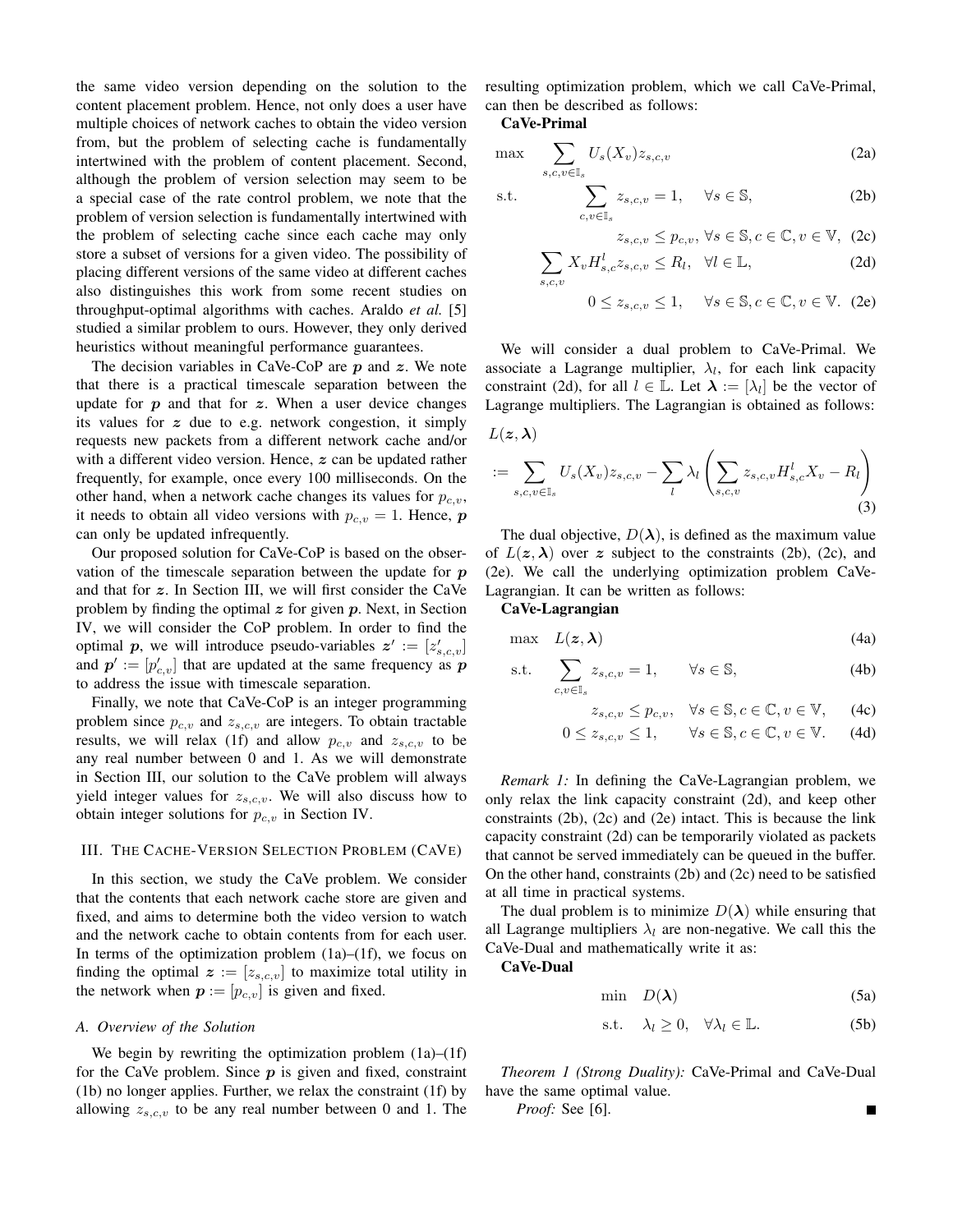Based on Theorem 1, we can solve the CaVe-Primal problem by solving CaVe-Dual. Solving CaVe-Dual involves two steps: First, for a given vector  $\lambda$ , we need to find  $D(\lambda)$  by solving CaVe-Lagrangian. Second, we need to find the optimal  $\lambda$  to solve CaVe-Dual. We introduce our solutions to these two steps below.

#### *B. The Solution to CaVe-Lagrangian*

We rewrite  $(3)$  as:

$$
L(\mathbf{z}, \boldsymbol{\lambda})
$$
  
= 
$$
\sum_{s,c,v \in \mathbb{I}_s} U_s(X_v) z_{s,c,v} - \sum_l \lambda_l \left( \sum_{s,c,v} z_{s,c,v} H_{s,c}^l X_v - R_l \right)
$$
  
= 
$$
\sum_s \sum_{c,v \in \mathbb{I}_s} z_{s,c,v} \left( U_s(X_v) - X_v \sum_{l:H_{s,c}^l=1} \lambda_l \right) + \sum_l \lambda_l R_l
$$
  
(6)

We note that the above expression provides a natural userby-user decomposition. Specifically, by defining  $z_s$  as the vector containing all  $[z_{s,c,v}]$  for a given s, and defining

$$
L_s(\boldsymbol{z}_s, \boldsymbol{\lambda}) := \sum_{c,v \in \mathbb{I}_s} z_{s,c,v} \big( U_s(X_v) - X_v \sum_{l: H_{s,c}^l = 1} \lambda_l \big), \quad (7)
$$

we have

$$
L(z,\lambda) = \sum_{s} L_s(z_s,\lambda) + \sum_{l} \lambda_l R_l.
$$
 (8)

As  $\lambda$  is given in CaVe-Lagrangian, the last term  $\sum_{l} \lambda_l R_l$  is a constant. Hence,  $L(z, \lambda)$  is maximized if one can maximize  $L_s(z_s,\lambda)$  for each user s. Moreover, recall that  $p_{c,v}$  is the indicator function that network cache c stores video version  $v$ . Therefore, the constraint (4c) is equivalent to saying that  $z_{s,c,v}$  needs to be 0 if  $p_{c,v} = 0$ . We can now define CaVe-User<sub>s</sub> as follows:

## $CaVe-User<sub>s</sub>$

 $\max$   $\sum$ 

$$
c, v: v \in \mathbb{I}_s, p_c, v = 1
$$
  
s.t. 
$$
\sum z_{s,c,v} = 1,
$$
 (9b)

$$
c, v: v \in \mathbb{I}_s, p_{c,v} = 1
$$
  
 
$$
0 \le z_{s,c,v} \le 1, \quad \forall c \in \mathbb{C}, v \in \mathbb{V}.
$$
 (9c)

 $z_{s,c,v}(U_s(X_v) - X_v)$ 

 $\lambda_l$ ) (9a)

It is clear that the optimal vector  $z$  that solves CaVe-User<sub>s</sub>, for all s, is also the optimal vector that solves CaVe-Lagrangian. To solve  $Cave-User_s$ , note that the only decision variable in CaVe-User<sub>s</sub> is the vector  $z_s$ , while  $U_s(X_v)$ ,  $X_v$ , and  $\lambda_l$  are all constants. Hence, the following algorithm solves CaVe-User<sub>s</sub>: First, find  $(c^*, v^*)$  that has the maximum value of  $U_s(X_v) - X_v \sum_{l:H_{s,c}^l=1} \lambda_l$  among all  $(c, v)$  with  $v \in \mathbb{I}_s$ and  $p_{c,v} = 1$ . Ties can be broken arbitrarily. Second, set  $z_{s,c^*,v^*}$  = 1, and  $z_{s,c,v}$  = 0 for all other  $(c, v)$ . Alg. 1 summarizes the algorithm. We note that, even though we have relaxed the constraint and allowed  $z_{s,c,v}$  to be any real number between 0 and 1, the optimal solution produced by Alg. 1 is always an integer one. Besides, note that  $c^*$  and  $v^*$  are updated iteratively as  $\lambda$  is updated. It means the cache-version selection of each user is dynamic and adaptive to the network congestion.

|  | <b>Algorithm 1</b> CaVe-User <sub>s</sub> Algorithm |  |
|--|-----------------------------------------------------|--|
|--|-----------------------------------------------------|--|

| Obtain $p$ and $\lambda$                                                                                                             |  |
|--------------------------------------------------------------------------------------------------------------------------------------|--|
| $z_{s,c,v} \leftarrow 0, \forall c, v$                                                                                               |  |
| $(c^*, v^*) \leftarrow \operatorname{argmax}_{c, v \in \mathbb{I}_s : p_{c,v} = 1} U_s(X_v) - X_v \sum_{l: H^l_{s,c} = 1} \lambda_l$ |  |
| $z_{s,c^*,v^*} \leftarrow 1$                                                                                                         |  |

## *C. The Solution to CaVe-Dual*

Our solution to CaVe-Dual is shown in Alg. 2, where each link l updates its own  $\lambda_l$ . We have the following lemma and theorem.

| <b>Algorithm 2</b> CaVe-Link <sub>l</sub> Algorithm                                                                         |  |
|-----------------------------------------------------------------------------------------------------------------------------|--|
| $t \leftarrow 0, \lambda_l \leftarrow 0$                                                                                    |  |
| while true do                                                                                                               |  |
| Obtain $z$ from Alg. 1                                                                                                      |  |
| $\lambda_l \leftarrow \left[ \lambda_l + h_t(\sum_{s,c,v} X_v H_{s,c}^l z_{s,c,v} - R_l) \right]^+$<br>$t \leftarrow t + 1$ |  |

*Lemma 1:* Given  $\lambda$ , let  $z^*$  be the vector that solves CaVe-User<sub>s</sub>. Then  $g := [g_l] := [R_l - \sum_{s,c,v} X_v H_{s,c}^l z_{s,c,v}^*]$  is a subgradient of  $D(\lambda)$ .

*Proof:* See [6].

*Theorem 2:* Let  $\{h_t\}$  be a sequence of non-negative numbers with  $\sum_{t=0}^{\infty} h_t = \infty$  and  $\lim_{t\to\infty} h_t = 0$ , then Alg. 2 solves CaVe-Dual.

г

*Proof:* See [6].

# *D. The Solution to CaVe-Primal*

We have the following theorem regarding the optimality of  $z$  obtained by running Alg. 1 and Alg. 2 iteratively:

*Theorem 3:* Let  $z^*$  be the vector that solves CaVe-Primal,  $\lambda^k$  be the vector produced by Alg. 2 after k iterations, and  $z^k$  be the vector produced by Alg. 1 when  $\lambda = \lambda^k$ . Let  $\bar{z}^t$ be the weighted average of  $z^k$  after the first t iterations, i.e.  $\bar{z}^t := \lim_{T \to \infty} \frac{\sum_{k=t+1}^{t+T} h_k z^k}{\sum_{k=t+1}^{t+T} h_k}$  $\frac{2k=t+1}{\sum_{k=t+1}^{t+T} h_k}$ . Then, for any  $\varepsilon > 0$ , there exists an integer K such that for every  $t > K$ ,

- 1)  $\bar{z}^t$  satisfies all CaVe-Primal constraints;
- 2)  $\sum_{s,c,v} U_s(X_v) z_{s,c,v}^* \sum_{s,c,v} U_s(X_v) \overline{z}_{s,c,v}^t \leq \varepsilon.$ *Proof:* See [6].

## IV. THE CONTENT PLACEMENT PROBLEM (COP)

We now discuss the content placement (CoP) problem, which entails deciding  $p_{c,v}$ , the indicator function that network cache  $c$  stores video version  $v$ , for all  $c$  and  $v$ . As discussed in Section II, a major challenge to our optimization problem  $(1a)$ – $(1f)$  is that the vector p needs to be updated much less frequently than the vector  $z$ . To address this challenge, we introduce pseudo-variables  $z' := [z'_{s,c,v}]$  and  $p' := [p'_{s,c,v}]$ , which can be updated much more frequently than  $p$ , to replace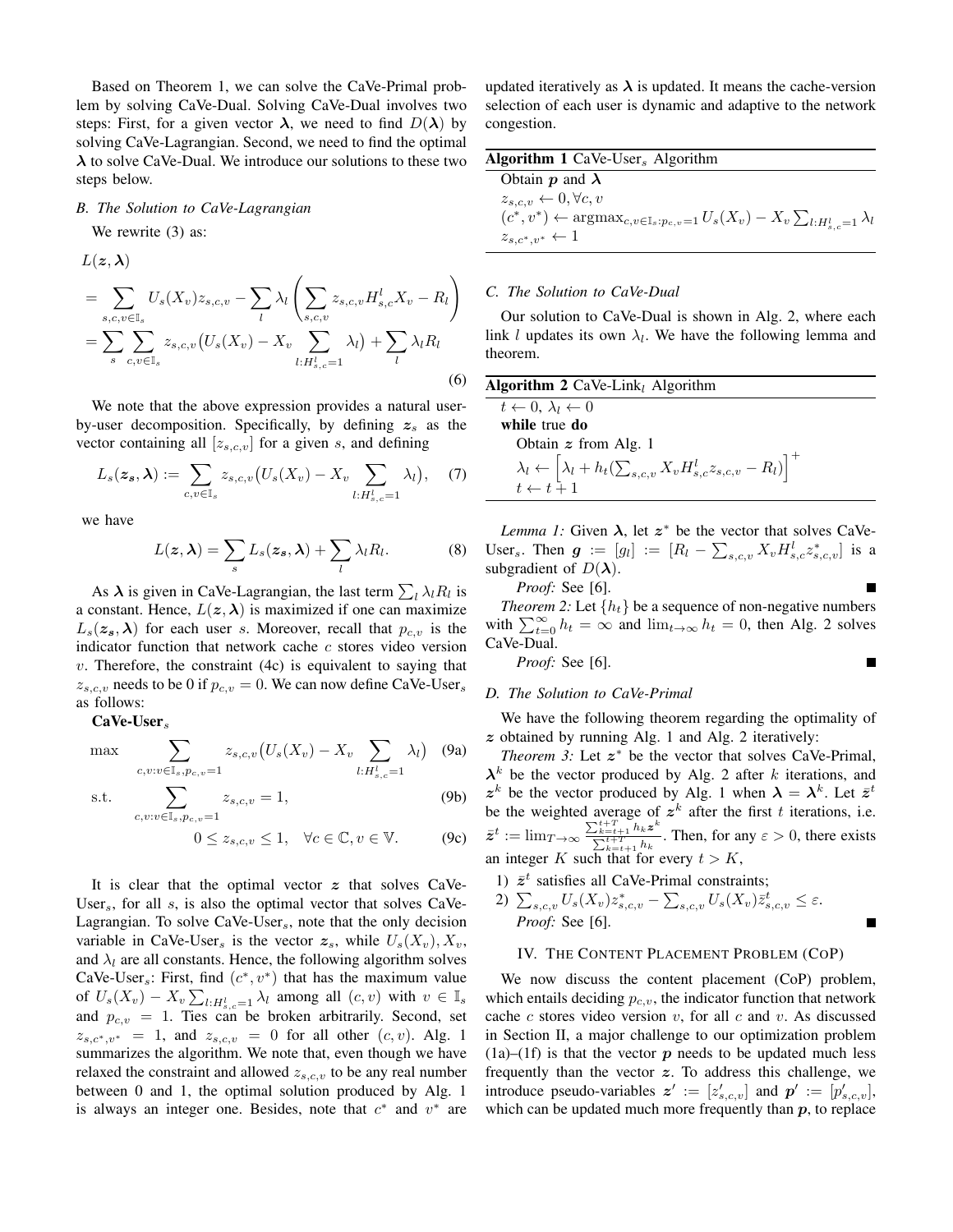$z$  and  $p$ <sup>4</sup>. We only update  $p$ , the real content placement, after  $p'$  converges. Also, we relax (1f) by allowing  $p'_{c,v}$  and  $z'_{s,c,v}$ to be any real number between 0 and 1. We can now rewrite  $(1a)–(1f)$  as:

# CoP-Primal

$$
\max \sum_{s,c,v \in \mathbb{I}_s} U_s(X_v) z'_{s,c,v} \tag{10a}
$$

$$
\text{s.t.} \quad \sum_{v} Y_{v} p'_{c,v} \leq B_{c}, \qquad \forall c \in \mathbb{C}, \qquad \text{(10b)}
$$

$$
\sum_{c.v \in \mathbb{I}_s} z'_{s,c,v} = 1, \qquad \forall s \in \mathbb{S}, \qquad (10c)
$$

$$
z'_{s,c,v} \le p'_{c,v}, \qquad \forall s, c, v,
$$
 (10d)

$$
\sum_{s,c,v} X_v H_{s,c}^l z'_{s,c,v} \le R_l, \qquad \forall l \in \mathbb{L}, \qquad (10e)
$$

$$
0 \le p'_{c,v} \le 1, 0 \le z'_{s,c,v} \le 1, \quad \forall s, c, v. \tag{10f}
$$

#### *A. Overview of the Solution*

Similar to our solution to the CaVe problem, we will consider a dual problem to the CoP-Primal problem. Let  $\mu' := [\mu'_{s,c,v}]$ , and  $\lambda' := [\lambda'_l]$  be the vectors of Lagrange multipliers associated with each constraint in (10d) and (10e) respectively. The Lagrangian is then

$$
L'(\mathbf{p}', \mathbf{z}', \mathbf{\lambda}', \mathbf{\mu}') = \sum_{s,c,v \in \mathbb{I}_s} U_s(X_v) z'_{s,c,v} - \sum_l \lambda'_l \big( \sum_{s,c,v} X_v H^l_{s,c} z'_{s,c,v} - R_l \big) - \sum_{s,c,v} \mu'_{s,c,v} (z'_{s,c,v} - p'_{c,v}).
$$
\n(11)

The dual objective,  $D'(\lambda', \mu')$ , is defined as the maximum value of  $L'(\mathbf{p}', \mathbf{z}', \boldsymbol{\lambda}', \boldsymbol{\mu}')$  over  $\mathbf{p}'$  and  $\mathbf{z}'$  subject to constraints (10b), (10c) and (10f). We call the optimization problem CoP-Lagrangian:

## CoP-Lagrangian

$$
\max L'(\mathbf{p}', \mathbf{z}', \mathbf{\lambda}', \mathbf{\mu}') \tag{12a}
$$

$$
\text{s.t.} \quad \sum_{v} Y_{v} p'_{c,v} \leq B_{c}, \qquad \forall c \in \mathbb{C}, \qquad (12b)
$$

$$
\sum_{c,v \in \mathbb{I}_s} z'_{s,c,v} = 1, \qquad \forall s \in \mathbb{S}, \qquad (12c)
$$

$$
0 \le p'_{c,v} \le 1, \ 0 \le z'_{s,c,v} \le 1, \quad \forall s, c, v. \tag{12d}
$$

*Remark 2:* We note that an important difference between CoP-Lagrangian and CaVe-Lagrangian is that CoP-Lagrangian relaxes the constraint (10d) as well. Since the pseudo-variable  $z'_{s,c,v}$  in CoP-Primal bears no physical meaning, this constraint can now be temporarily violated in practice.

The dual problem, which we call CoP-Dual, is to find the Lagrange multipliers that minimize  $D'(\lambda', \mu')$ :

### CoP-Dual

$$
\min \quad D'(\lambda', \mu') \tag{13a}
$$

$$
\text{s.t.} \qquad \lambda'_l \ge 0, \quad \forall l \in \mathbb{L}, \tag{13b}
$$

$$
\mu'_{s,c,v} \ge 0, \quad \forall s \in \mathbb{S}, c \in \mathbb{C}, v \in \mathbb{V}.
$$
 (13c)

It is straightforward to show the following theorem:

*Theorem 4:* CoP-Primal and CoP-Dual have the same optimal value.

*Proof:* See [6].

We will solve CoP-Primal by solving CoP-Dual. We discuss our solutions to CoP-Lagrangian and CoP-Dual below.

*B. The Solution to CoP-Lagrangian*

We first rewrite  $L'(p', z', \lambda', \mu')$  as:

$$
L'(\mathbf{p}', \mathbf{z}', \mathbf{\lambda}', \mathbf{\mu}') = \sum_{s} \sum_{c,v} z'_{s,c,v} \left( U_s(X_v) - X_v \sum_{l:H_{s,c}^1=1} \lambda'_l - \mu'_{s,c,v} \right) + \sum_{c} \sum_{v} p'_{c,v} \sum_{s} \mu'_{s,c,v} + \sum_{l} \lambda'_l R_l.
$$
 (14)

Let  $z'_s$  be the vector containing all  $[z'_{s,c,v}]$  for a given s and  $p'_c$  be the vector containing all  $[p'_{c,v}]$  for a given c. Also, let  $\overline{L}_s(z_s', \lambda', \mu') := \sum_{c,v} z_{s,c,v}' [U_s(X_v) - X_v \sum_{l:H_{s,c}^l=1} \lambda'_l \mu'_{s,c,v}], \hat{L}_c(\bm{p}'_c,\bm{\mu}') \ := \ \sum_v p'_{c,v}(\sum_s \mu'_{s,c,v}),$  and  $\hat{B}(\bm{\lambda}')$ P ) :=  $_{l}$   $\lambda_{l}R_{l}$ . Then, we have

$$
L'(\mathbf{p}', \mathbf{z}', \boldsymbol{\lambda}', \boldsymbol{\mu}') = \sum_{s} \bar{L}_s(\mathbf{z}'_s, \boldsymbol{\lambda}', \boldsymbol{\mu}') + \sum_{c} \hat{L}_c(\mathbf{p}'_c, \boldsymbol{\mu}') + B(\boldsymbol{\lambda}'), \qquad (15)
$$

which gives rise to a natural decomposition among all users and network caches. Specifically, consider the two subproblems, namely,  $CoP-User_s$  and  $CoP-Cache_c$ , below. For fixed vectors  $\lambda'$  and  $\mu'$ , CoP-Lagrangian can be solved by solving  $CoP-User<sub>s</sub>$  for each s and  $CoP-Cache<sub>c</sub>$  for each c.

 $CoP-User<sub>s</sub>$ 

$$
\max \sum_{c,v} z'_{s,c,v} \left( U_s(X_v) - X_v \sum_{l:H_{s,c}^l=1} \lambda'_l - \mu'_{s,c,v} \right) \tag{16a}
$$

s.t. 
$$
\sum_{c,v \in \mathbb{I}_s} z'_{s,c,v} = 1,
$$
 (16b)

$$
0 \le z'_{s,c,v} \le 1, \quad \forall c \in \mathbb{C}, v \in \mathbb{V}.
$$
 (16c)

 $CoP-Cache<sub>c</sub>$ 

$$
\max \sum_{v} p'_{c,v} \sum_{s} \mu'_{s,c,v} \tag{17a}
$$

$$
\text{s.t.} \quad \sum_{v} Y_v p'_{c,v} \leq B_c,\tag{17b}
$$

$$
0 \le p'_{c,v} \le 1, \quad \forall v \in \mathbb{V}.\tag{17c}
$$

 $CoP-User<sub>s</sub>$  can be solved by the following algorithm: First, find  $(c^*, v^*)$  that has the maximum value of  $U_s(X_v)$  –

<sup>&</sup>lt;sup>4</sup>The pseudo-variables carry state information that needs to be shared between user applications and the network in the implementation.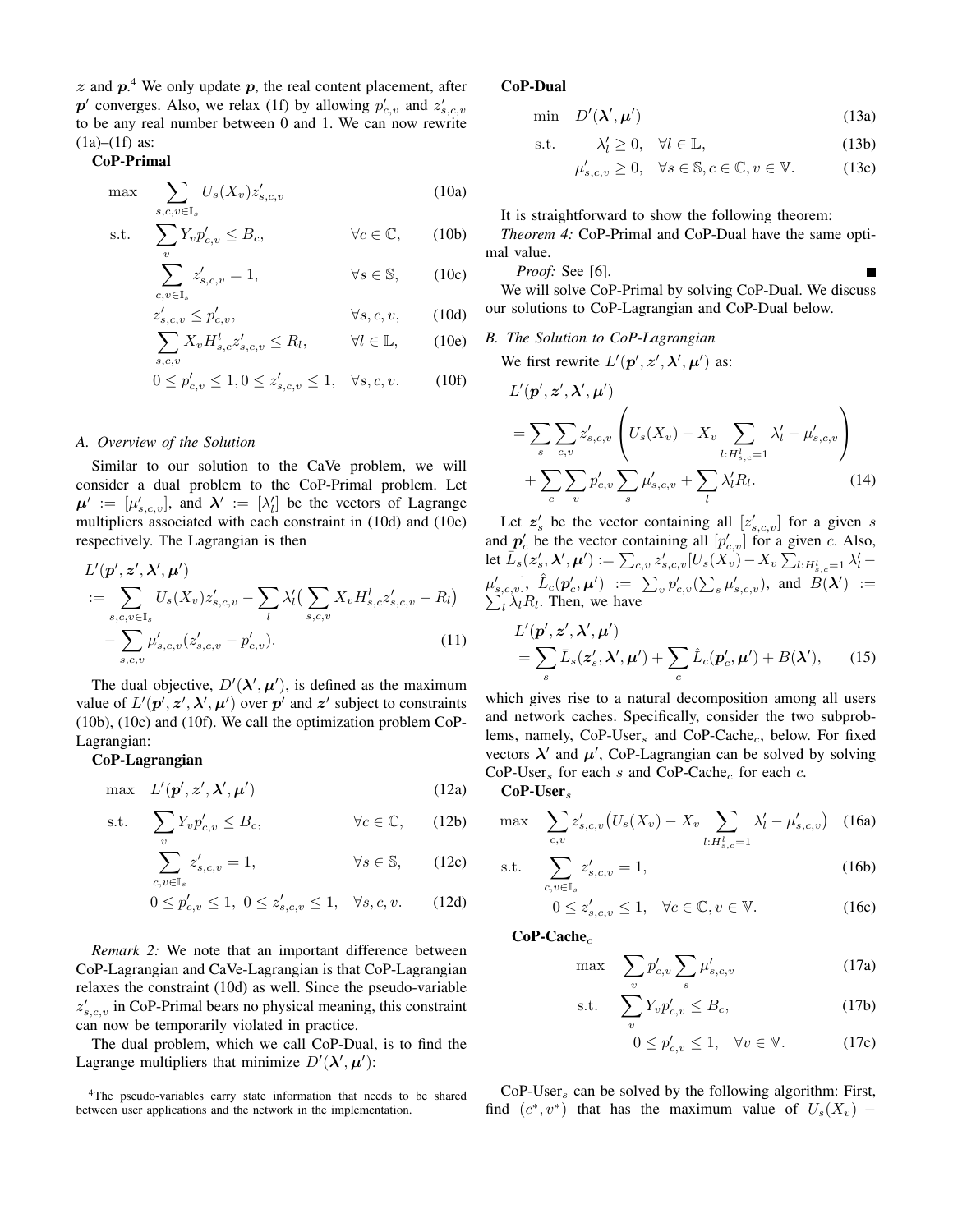$X_v \sum_{l:H_{s,c}^l=1} \lambda'_l - \mu'_{s,c,v}$  among all  $(c, v)$  with  $v \in \mathbb{I}_s$ . Ties can be broken arbitrarily. Second, set  $z'_{s,c^*,v^*} = 1$ , and  $z'_{s,c,v} = 0$ for all other  $(c, v)$ . Alg. 3 shows the algorithm.

On the other hand,  $CoP-Cache<sub>c</sub>$  can be solved by the following greedy algorithm: First, sort all video versions  $v$  in decreasing order of  $\frac{\sum_s \mu'_{s,c,v}}{Y_v}$  so that  $\frac{\sum_s \mu'_{s,c,1}}{Y_1} \ge \frac{\sum_s \mu'_{s,c,2}}{Y_2} \ge$ .... Second, starting from  $v = 1$ , set  $p_{c,v}$  to be the largest possible value without violating any constraints. Specifically, set  $p'_{c,v} = \min\{1, (B_c - \sum_{v' < v} Y_{v'} p'_{c,v'})/Y_v\}$ . It is straightforward to verify that this greedy algorithm achieves the optimal solution for  $CoP-Cache<sub>c</sub>$ , since it is a fractional knapsack problem.

*Remark 3:* Recall that  $p_{c,v}$  is the indicator function that  $c$ stores  $v$ , which needs to be an integer. The optimal solution to  $CoP-Cache<sub>c</sub>$  may not be integer. However, from the description of our greedy algorithm, it is obvious that, for each  $c$ , there is at most one v with non-integer  $p_{c,v}$ . In practice, we make each network cache c store only video versions with  $p_{c,v} = 1$ . Since all but one version have integer  $p_{c,v}$ , this approach is close to optimal.

#### *C. The Solution to CoP-Dual*

The CoP-Dual problem involves two Lagrange multipliers,  $\lambda'$  and  $\mu'$ . They are updated as in Alg. 4 and 5. The following lemma and theorem, whose proofs are omitted due to space constraint, show that these algorithms solve CoP-Dual.

*Lemma 2:* Given  $\lambda'$  and  $\mu'$ , let  $z'^*$  and  $p'^*$  be the vectors that solve CoP-User<sub>s</sub> and CoP-Cache<sub>c</sub>. Then the vector  $g' :=$  $[[R_l - \sum_{s,c,v} X_v H^l_{s,c} z'^*_{s,c,v}], [p'^*_{c,v} - z'^*_{s,c,v}]]$  is a subgradient of  $D'(\lambda',\mu')$ .

*Proof:* See [6].

*Theorem 5:* Let  $\{h_t\}$  be a sequence of non-negative numbers with  $\sum_{t=0}^{\infty} h_t = \infty$  and  $\lim_{t\to\infty} h_t = 0$ , then Alg. 4 and 5 together solve CoP-Dual.

*Proof:* See [6].

|  |  | <b>Algorithm 3</b> CoP-User <sub>s</sub> Algorithm |  |
|--|--|----------------------------------------------------|--|
|--|--|----------------------------------------------------|--|

1: Obtain  $\mu'$  and  $\lambda'$ 2:  $z'_{s,c,v} \leftarrow 0, \forall c, v$ 3:  $(c^*, v^*) \leftarrow \arg \max_{c, v \in \mathbb{I}_s} U_s(X_v) - X_v \sum_{l:H_{s,c}^l=1} \lambda'_l$  $\mu'_{s,c,v}$ <br>4:  $z'_{s,c^*,v^*} \leftarrow 1$ 

## Algorithm 4 CoP-Link<sub>l</sub> Algorithm

1:  $t \leftarrow 0, \lambda'_l \leftarrow 0$ 2: while true do

3: Obtain  $z'$  from Alg. 3 4:  $\lambda'_l \leftarrow \left[ \lambda'_l + h_t(\sum_{s,c,v} X_v H_{s,c}^l z'_{s,c,v} - R_l) \right]^+$ 5:  $t \leftarrow t+1$ 

#### V. IMPLEMENTATION ON NAMED DATA NETWORKING

In this section, we discuss the implementation of our algorithms on Named Data Networking (NDN). We first

# Algorithm 5 CoP-Cache<sub>c</sub> Algorithm

1:  $t \leftarrow 0, \mu'_{s,c,v} \leftarrow 0$ 2: while true do 3: Obtain  $z'$  from Alg. 3 4:  $\mu'_{s,c,v} \leftarrow \left[ \mu'_{s,c,v} + h_t(z'_{s,c,v} - p'_{c,v}) \right]^+ \forall s,v$ 5: Sort all versions so that  $\frac{\sum_{s} \mu'_{s,c,1}}{Y_1} \ge \frac{\sum_{s} \mu'_{s,c,2}}{Y_2} \ge ...$ 6:  $B' \leftarrow B_c$ <br>7: **for**  $v = 1$ 7: **for**  $v = 1 \rightarrow |\mathbb{V}|$  **do**<br>8:  $p'_{av} \leftarrow \min\{1, \frac{B'}{V}\}$ 8:  $p'_{c,v} \leftarrow \min\{1, \frac{B'}{Y_v}\}$ <br>9:  $B' \leftarrow B' - Y_v p'_{c,v}$ 10:  $t \leftarrow t + 1$ 

introduce the NDN architecture briefly, and then show how we implement our algorithms following the NDN philosophy.

## *A. NDN Architecture*

NDN is a future Internet architecture where every piece of data is associated with a unique hierarchical name. When a user wants to obtain a piece of named data, the user device sends out an *interest packet* with the name of the data. Note that usually the interest packet does not specify the destination location. NDN routers have built-in caches. When a router receives an interest packet, it first checks whether the named data is cached or not. If cached, it directly replies with the corresponding data packet. Otherwise, it forwards the interest packet to the next hop according to the employed forwarding strategy. The content producer e.g. video service provider is responsible for generating data packets for a certain name space. The data packet follows the reverse route of the interest packet to the user.

## *B. Placement of Data*

In our implementation, there are three types of data: packets of video contents, decision variables  $(z'_{s,c,v}$  and  $p_{c,v}$ ), and Lagrange multipliers ( $\lambda_l$ ,  $\lambda'_l$ , and  $\mu'_{s,c,v}$ ). We assign each of them a unique name. For example, a video version has a name prefix such as /r/file1/v1, and  $\mu'_{1,2,3}$  has /mu2/1\_3. Each prefix is appended a sequence number to uniquely identify video packets and variables in different iterations. Naturally, video contents are placed at network caches according to the video versions.<sup>5</sup> Decision variables  $z'_{s,c,v}$  are stored and updated at the corresponding user s. Decision variables  $p_{c,v}$ and Lagrange multipliers  $\mu'_{s,c,v}$  are stored and updated at the corresponding network cache c. Finally, Lagrange multipliers  $\lambda_l$  and  $\lambda'_l$  of link l from node A to B are stored and updated at node A that is closer to the cache.

## *C. Implementation of User Algorithms*

From Alg. 1 and 3, we can see that each user  $s$  needs to know the values of  $p_{c,v}$ ,  $\lambda_l$ ,  $\lambda'_l$ , and  $\mu'_{s,c,v}$ . Each user periodically sends out interest packets for the named data of these variables. Since the names of these data indicate the entities that store them, routers can easily route the interest

<sup>5</sup>Videos are cached in full rather than at the packet level.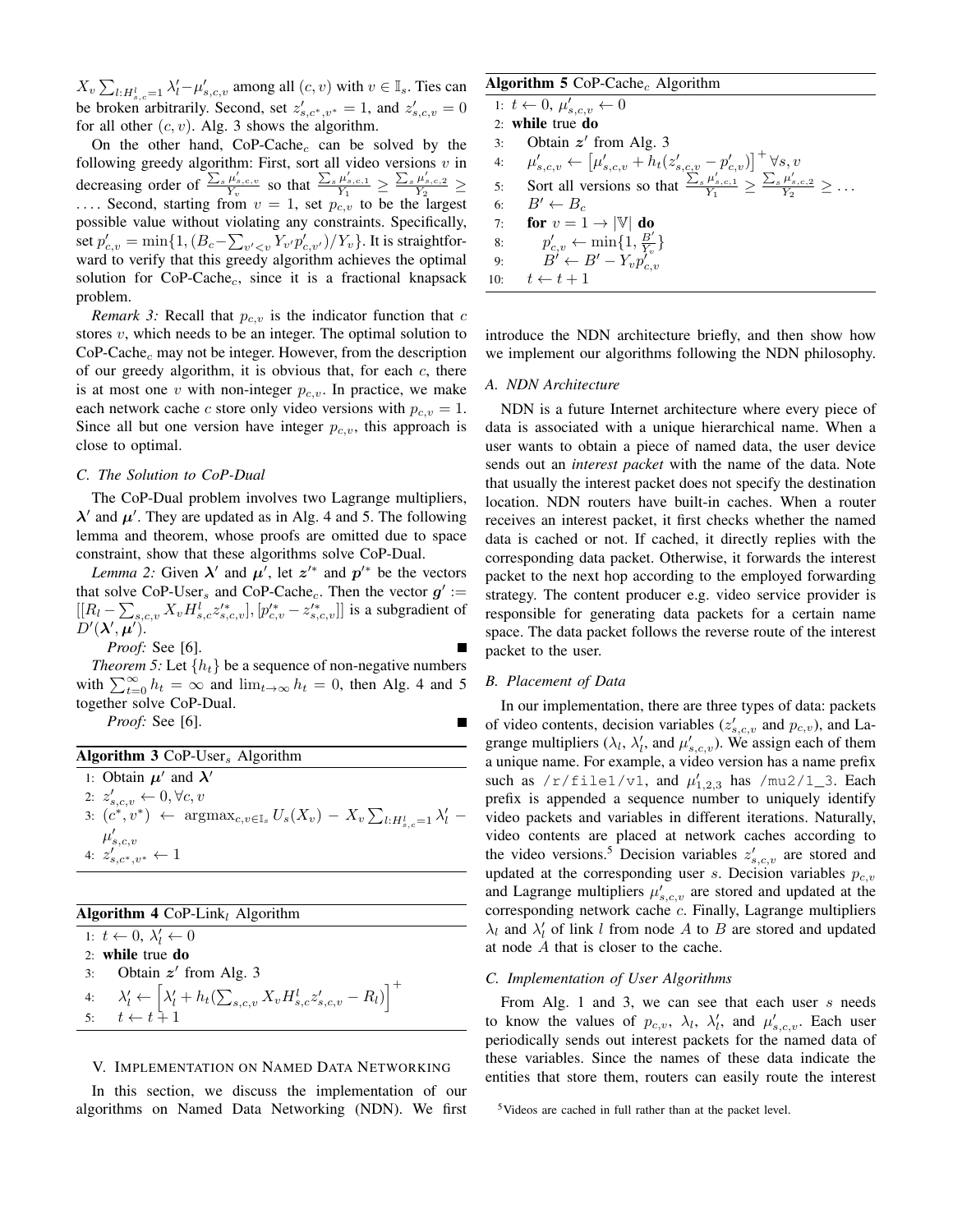packets to the correct destinations. Further, as data packets traverse in the reverse route of their corresponding interest packets, each router can cache all latest values of  $p_{c,v}$  and  $\lambda_l$ that pass through it.

With the information of  $p_{c,v}$  and  $\lambda_l$ , each user s can find the best video version  $v^*$  and cache  $c^*$  via Alg. 1. User s then sends out interest packets for video version  $v^*$  at a rate indicated by  $X_{v^*}$ . Note that these interest packets only contain information about the video version  $v^*$ , and not the destination c ∗ . Nevertheless, the following forwarding strategy ensures the interest packet will be eventually forwarded to  $c^*$  assuming no link failure or topology change: When a router receives an interest packet for video version  $v^*$ , it finds the network cache  $c^{\dagger}$  that has the smallest *cost*, where the cost is defined as  $\sum_l \lambda_l$  over all link l on the path to the network cache c, among those that store  $v^*$ , i.e.,  $p_{c,v^*} = 1$ . It then forwards the interest packet to the next router on the path toward  $c^{\dagger}$ . Note that routers store all values of  $p_{c,v}$  and  $\lambda_l$  that pass through it and thus do not need additional message passing.

With the information of  $p_{c,v}$ ,  $\lambda'_l$  and  $\mu'_l$ , each user s can decide the video version  $v^*$  and network cache  $c^*$  such that  $z'_{s,c^*,v^*} = 1$  via Alg. 3. Each user s then sends out a pseudointerest packet with the name of  $z'_{s,c^*,v^*}$ . We call it a pseudointerest packet since it is used to inform the caches the changes of  $z_{s,c,v}$ . The replied data packet from cache  $c^*$  carries no meaning payload and is ignored.

#### *D. Implementations for Routers and Caches*

We now discuss the implementations of Alg. 2, 4, and 5. In Alg. 2, each router needs to know  $\sum_{s,c,v} X_v H_{c,v}^l z_{s,c,v}$  to update  $\lambda_l$  for its links. We note that  $\sum_{s,c,v} X_v H_{c,v}^l z_{s,c,v}$  can be estimated by the product of the rate of interest packets going through the opposite link to  $l$  and video data packet size. As the router knows the rate of interest packets going through l, it can update  $\lambda_l$  directly without requesting additional information. Likewise, Alg. 4, and 5 can be carried out if one knows  $z'_{s,c,v}$ . This is achieved by user s sending out a pseudo-interest packet as explained in Section V-C. Besides,  $R_l$ , the maximum supportable data rate of link  $l$ , is obtained from stress tests.

#### VI. EVALUATIONS

We present our simulation evaluation results in this section. All simulations are conducted on ndnSIM [3], an ns-3 based NDN simulator.

We consider the wireless edge network in Fig. 1 for evaluation. Same as in [4], the topology of network caches follows the three-tier hierarchy of the YouTube video delivery system. There are 15 network routers with caches in total, including the root node and 8 edge caches. Each edge cache serves 20 users who have different types of devices and are interested in different videos.

We consider a catalog of 200 different videos, each with 5 different versions. The popularity of these videos follows the Zipf distribution with the shape parameter equal to 1. The 5 versions correspond to video resolutions of 360p, 720p, 1080p,

1440p (2K), and 2160p (4K) respectively.<sup>6</sup> The data rate of streaming each video version is set based on measurement results for YouTube videos with H.264 codec [7]. The access link capacities between users and edge caches are 25 Mbps each so that one can stream a 4K video. The capacities of links between caches and the root node are 100 Mbps each so that the number of concurrent 4K streams is low. We assume each video is one-hour long, and the file sizes of video versions are calculated accordingly. The root node holds all video versions. Each edge (or primary), secondary, and tertiary cache is assumed to be able to hold all versions of one, two, and four videos respectively.

As for user utilities, we categorizes user devices into three types: smartphones, laptops or tablets, and TVs. The utility function of each user has the form  $U(X_v) = \alpha \ln \min(X_v, \bar{X})$ , where  $\alpha$  is a scaling factor capturing the effect of the screen size,  $X_v$  is the data rate of video version v in Mbps, and  $\bar{X}$  is a cutoff rate reflecting the limit of the device resolution. For the three types, we set a scaling factor of 20, 40, 60 and a cutoff rate corresponding to a 1080p, 2K, 4K video respectively. Besides, we set  $U(0) = -100$ , which is much smaller than all regular utilities.

To evaluate the performance of our algorithms, we implement and compare the following four policies:

- Optimal: This policy tries to find the optimal solution to the CaVe-CoP problem by solving the integer program numerically via the GLPK toolbox. Note that it is a centralized policy and involves solving a high-dimensional problem.
- CaVe-CoP: This refers to our algorithms Alg. 1–5.
- CaVe-CAV: In this policy, each user employs our algorithms for CaVe. For content placement, if a network cache decides to store a video version, it needs to cache all versions (CAV) of the same video. We note that this content placement strategy is consistent with design practices in commercial CDNs. As a result, each network cache simply stores the most popular videos, subject to its storage constraint.
- Greedy-CoP: In this policy, each user chooses the version that matches its cutoff rate. Network caches employ our algorithms for CoP.

For each simulation, we use the video contents that each user actually receives to calculate the total utility of all users and the average % stall time, i.e. the percentage of time that video streaming stalls<sup>7</sup>, of all users. The metrics are calculated at each CaVe iteration, i.e. every 0.1 s. We run CoP iterations every  $0.2$  s, and apply content placement results at  $20$  s.

Fig. 2 and Fig. 3 present our simulation results. For our simulated scenario, Optimal cannot find the exact integer solution for utility. Instead, it reports a upper bound from linear programming (LP) relaxation, and a lower bound by integer programming (IP) heuristics. Note that Optimal reports ideal

<sup>&</sup>lt;sup>6</sup>The aspect ratio is assumed to be  $16:9$  as in YouTube. For example, a 720p video has a resolution of  $1280 \times 720$ .

<sup>7</sup>Video streaming stalls when all received video contents are consumed.